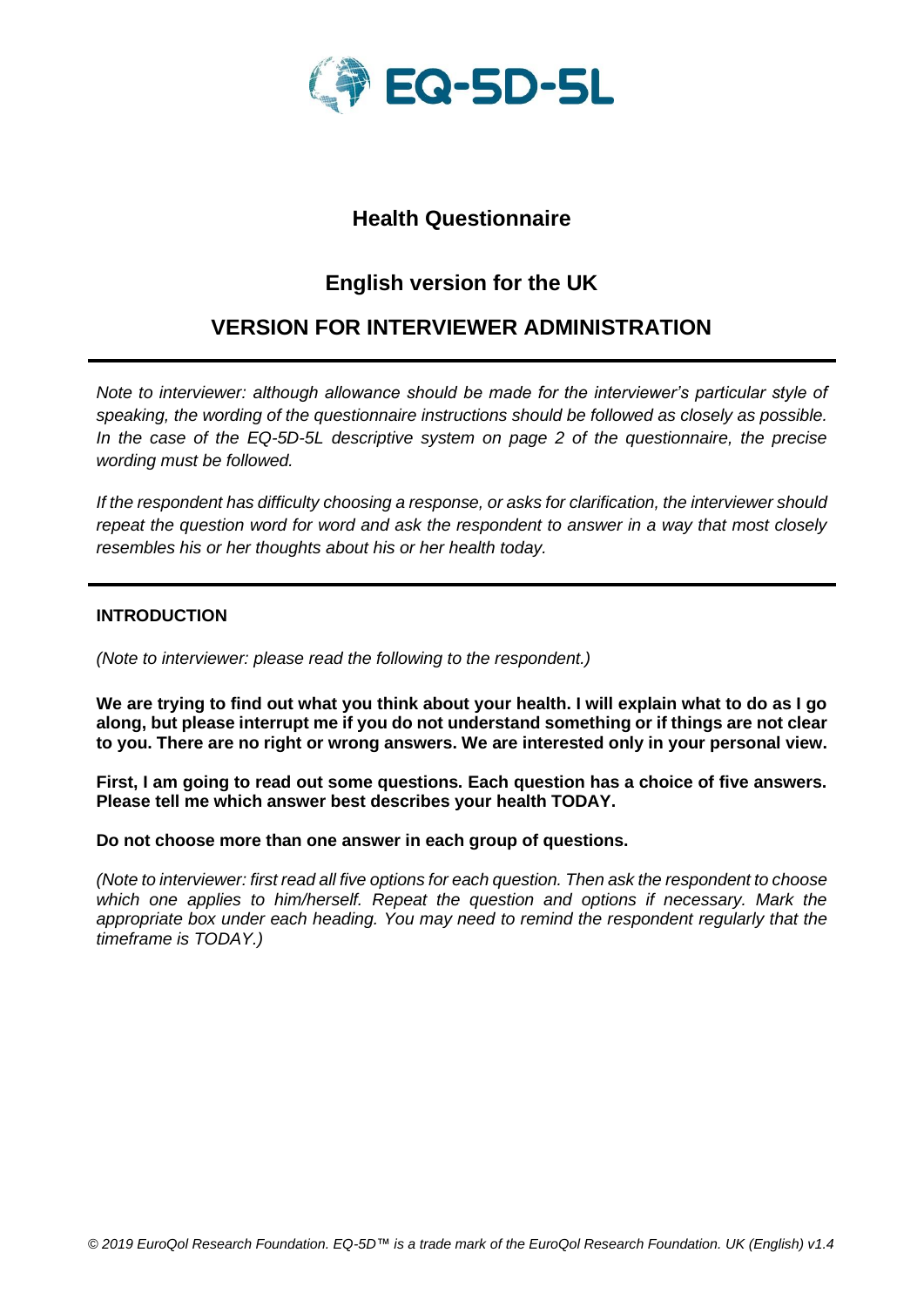### **EQ-5D DESCRIPTIVE SYSTEM**

| First, I would like to ask you about MOBILITY. Would you say that:             |  |  |  |
|--------------------------------------------------------------------------------|--|--|--|
| 1. You have no problems in walking about?                                      |  |  |  |
| 2. You have slight problems in walking about?                                  |  |  |  |
| 3. You have moderate problems in walking about?                                |  |  |  |
| 4. You have severe problems in walking about?                                  |  |  |  |
| 5. You are unable to walk about?                                               |  |  |  |
|                                                                                |  |  |  |
| Next, I would like to ask you about SELF-CARE. Would you say that:             |  |  |  |
| 1. You have no problems washing or dressing yourself?                          |  |  |  |
| 2. You have slight problems washing or dressing yourself?                      |  |  |  |
| 3. You have moderate problems washing or dressing yourself?                    |  |  |  |
| 4. You have severe problems washing or dressing yourself?                      |  |  |  |
| 5. You are unable to wash or dress yourself?                                   |  |  |  |
|                                                                                |  |  |  |
| Next, I would like to ask you about USUAL ACTIVITIES, for example work, study, |  |  |  |
| housework, family or leisure activities. Would you say that:                   |  |  |  |

| 1. You have no problems doing your usual activities?       |              |
|------------------------------------------------------------|--------------|
| 2. You have slight problems doing your usual activities?   | $\mathbf{I}$ |
| 3. You have moderate problems doing your usual activities? |              |
| 4. You have severe problems doing your usual activities?   | $\mathbf{I}$ |
| 5. You are <i>unable to do your usual activities?</i>      |              |

### **Next, I would like to ask you about PAIN OR DISCOMFORT. Would you say that:**

| 1. You have no pain or discomfort?       |  |
|------------------------------------------|--|
| 2. You have slight pain or discomfort?   |  |
| 3. You have moderate pain or discomfort? |  |
| 4. You have severe pain or discomfort?   |  |
| 5. You have extreme pain or discomfort?  |  |

### **Finally, I would like to ask you about ANXIETY OR DEPRESSION. Would you say that:**

| 1. You are not anxious or depressed?        |  |
|---------------------------------------------|--|
| 2. You are slightly anxious or depressed?   |  |
| 3. You are moderately anxious or depressed? |  |
| 4. You are severely anxious or depressed?   |  |
| 5. You are extremely anxious or depressed?  |  |